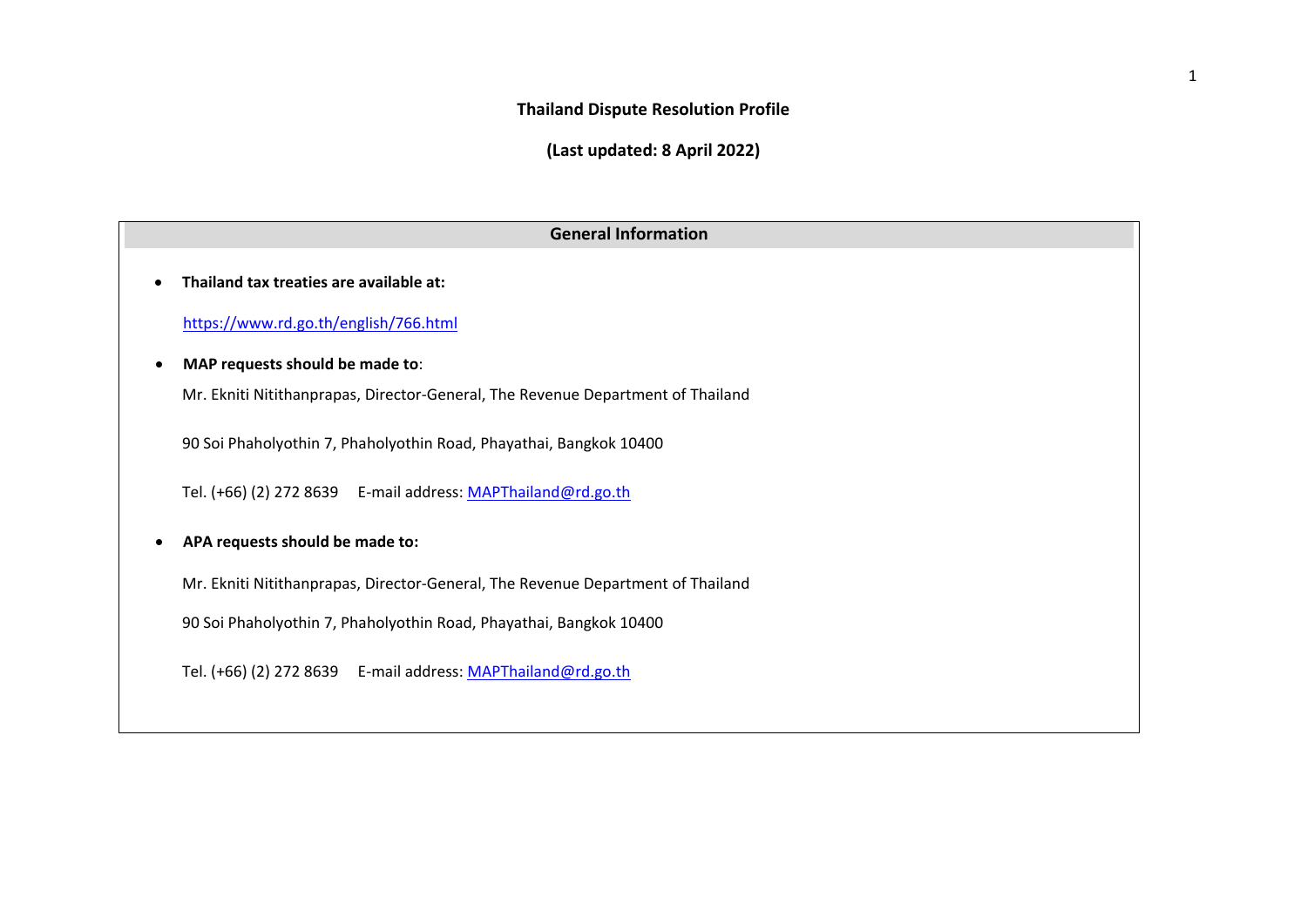| s/n |                                                                                                                                                                                                                                                                                                           | Response  | <b>Detailed explanation</b>                                                                                                                                                                      | Where publicly available<br>information and guidance<br>can be found           |
|-----|-----------------------------------------------------------------------------------------------------------------------------------------------------------------------------------------------------------------------------------------------------------------------------------------------------------|-----------|--------------------------------------------------------------------------------------------------------------------------------------------------------------------------------------------------|--------------------------------------------------------------------------------|
| Α.  | <b>Preventing Disputes</b>                                                                                                                                                                                                                                                                                |           |                                                                                                                                                                                                  |                                                                                |
| 1.  | agreements<br>reached<br>by<br>Are<br>your<br>competent authority to resolve difficulties<br>or doubts arising as to the interpretation or<br>application of your tax treaties in relation to<br>issues of a general nature which concern, or<br>which may concern, a category of taxpayers<br>published? | <b>No</b> |                                                                                                                                                                                                  |                                                                                |
| 2.  | bilateral<br><b>APA</b><br>Are<br>programmes<br>implemented?<br>If yes:                                                                                                                                                                                                                                   | Yes       |                                                                                                                                                                                                  | https://www.rd.go.th/filea<br>dmin/download/GUIDANC<br>E-ON-APA-PROCESS-EN.pdf |
| a.  | • Are roll-back of APAs provided for in the<br>bilateral APA programmes?                                                                                                                                                                                                                                  | Yes       |                                                                                                                                                                                                  |                                                                                |
| b.  | • Are there specific timeline for the filing<br>of an APA request?                                                                                                                                                                                                                                        | Yes       | Taxpayers shall submit a written document of intent to<br>the Director-General of the Revenue Department prior<br>to or within the last day of the first accounting period of<br>APA submission. | https://www.rd.go.th/filea<br>dmin/download/GUIDANC<br>E-ON-APA-PROCESS-EN.pdf |
| c.  | • Are rules, guidelines and procedures on<br>how taxpayers can access and use<br>bilateral APAs, including the specific<br>information and documentation that<br>should be submitted in a taxpayer's<br>request for bilateral APA assistance,<br>publicly available?                                      | Yes       |                                                                                                                                                                                                  | https://www.rd.go.th/filea<br>dmin/download/GUIDANC<br>E-ON-APA-PROCESS-EN.pdf |
| d.  | Are there any fees charged to taxpayers<br>$\bullet$<br>for a bilateral APA request?                                                                                                                                                                                                                      | <b>No</b> |                                                                                                                                                                                                  |                                                                                |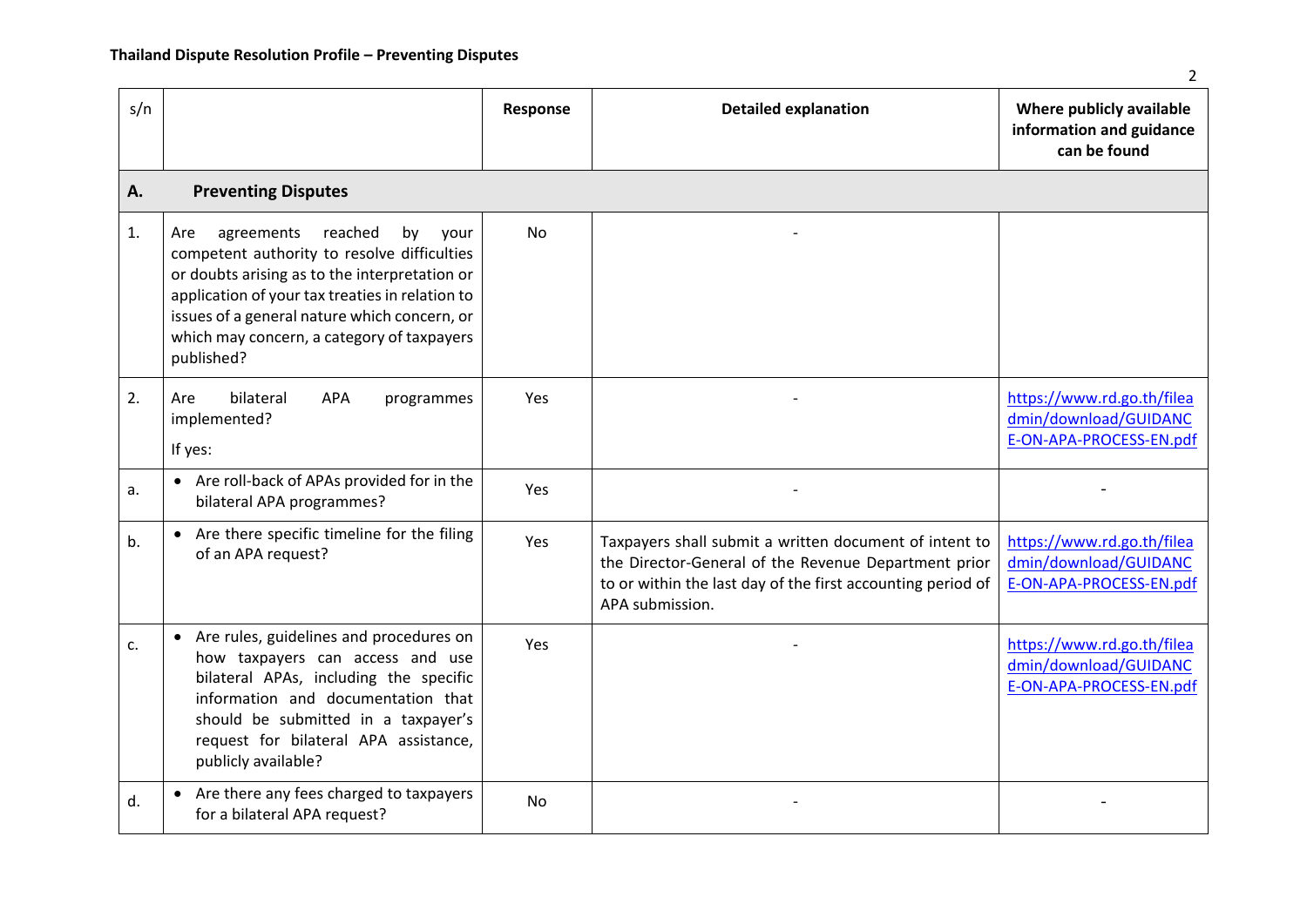| s/n |                                                                                                                                                                                                                | Response  | <b>Detailed explanation</b> | Where publicly available<br>information and guidance<br>can be found |
|-----|----------------------------------------------------------------------------------------------------------------------------------------------------------------------------------------------------------------|-----------|-----------------------------|----------------------------------------------------------------------|
| e.  | • Are statistics relating to bilateral APAs<br>publicly available?                                                                                                                                             | No        |                             |                                                                      |
| 3.  | Is training provided to your officials involved<br>in the auditing / examination of taxpayers to<br>ensure that any assessments made by them<br>are in accordance with the provisions of<br>your tax treaties? | Yes       |                             |                                                                      |
| 4.  | Is other information available on preventing<br>tax treaty-related disputes?                                                                                                                                   | <b>No</b> |                             |                                                                      |

## **Notes:**

1. An APA is an "arrangement that determines, in advance of controlled transactions, an appropriate set of criteria (e.g. method, comparables and appropriate adjustments thereto, critical assumptions as to future events) for the determination of the transfer pricing for those transactions over a fixed period of time". (see definition of APA in the *OECD Transfer Pricing Guidelines for Multinational Enterprises and Tax Administrations* ("Transfer Pricing Guidelines")).

2. Situations may arise in which the issues resolved through an APA are relevant with respect to previous filed tax years not included within the original scope of the APA. The concept of "roll-back" is further elaborated in paragraph 4.136 of Section F (Advance pricing arrangement) of Chapter IV of the Transfer Pricing Guidelines and in paragraph 69 of Section D.4.2 (Possible retrospective application ("Roll back")) of the Annex to Chapter IV (Guidelines for Conducting Advance Pricing Arrangements under the Mutual Agreement Procedure ("MAP APAs")) of the Transfer Pricing Guidelines. Simply put, the "rollback" of the APA is understood to mean that the outcome of the APA is applied to previous filed tax years not included within the original scope of the APA.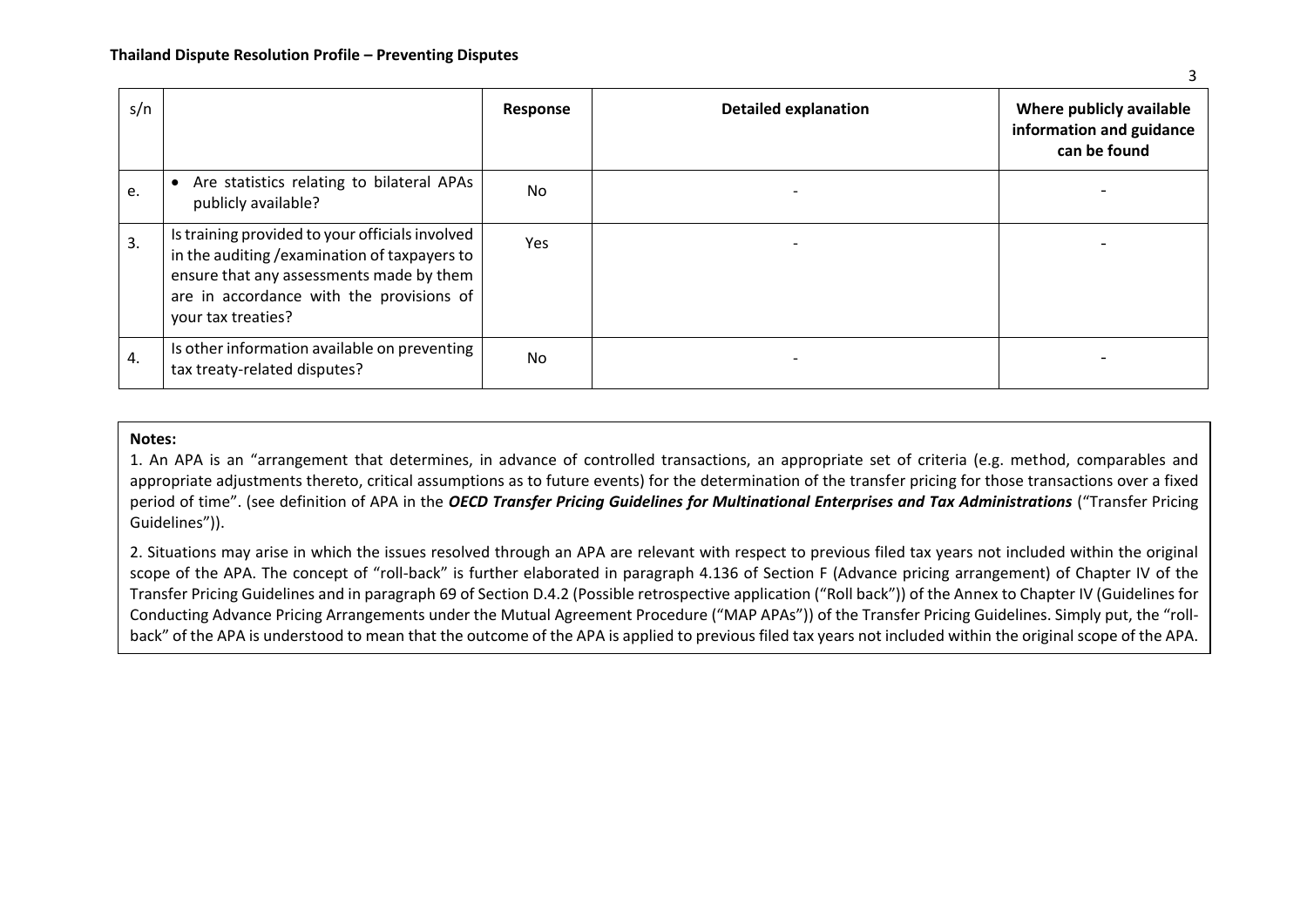| s/n       |                                                                                                                                            | Response                    | <b>Detailed explanation</b>                                                                                                                                                                                                                                                               | Where publicly available<br>information and guidance<br>can be found                       |
|-----------|--------------------------------------------------------------------------------------------------------------------------------------------|-----------------------------|-------------------------------------------------------------------------------------------------------------------------------------------------------------------------------------------------------------------------------------------------------------------------------------------|--------------------------------------------------------------------------------------------|
| <b>B.</b> | <b>Availability and Access to MAP</b>                                                                                                      |                             |                                                                                                                                                                                                                                                                                           |                                                                                            |
| 5.        | Are transfer pricing cases covered within<br>the scope of MAP?                                                                             | Yes                         |                                                                                                                                                                                                                                                                                           | http://www.rd.go.th/publis<br>h/fileadmin/user_upload/p<br>orsor/final MAPmanualEN.<br>pdf |
| 6.        | Are issues relating to the application of<br>treaty anti-abuse provision covered within<br>the scope of MAP?                               | Yes                         |                                                                                                                                                                                                                                                                                           |                                                                                            |
| 7.        | Are issues relating to the application of<br>domestic anti-abuse provision covered<br>within the scope of MAP?                             | See detailed<br>explanation | At present, as there is no general anti-abuse provision<br>implemented in Thailand, the domestic legislation is<br>applied in place of the general anti-abuse provision.<br>However, double taxation cases due to domestic anti-<br>abuse provision are included within the scope of MAP. |                                                                                            |
| 8.        | Are issues where there is already an audit<br>settlement between the tax authority and<br>the taxpayer covered within the scope of<br>MAP? | No                          | The Revenue Department does not have an audit<br>settlement system.                                                                                                                                                                                                                       |                                                                                            |
| 9.        | Are double taxation cases resulting from<br>bona fide taxpayer initiated foreign<br>adjustments covered within the scope of<br>MAP?        | Yes                         |                                                                                                                                                                                                                                                                                           |                                                                                            |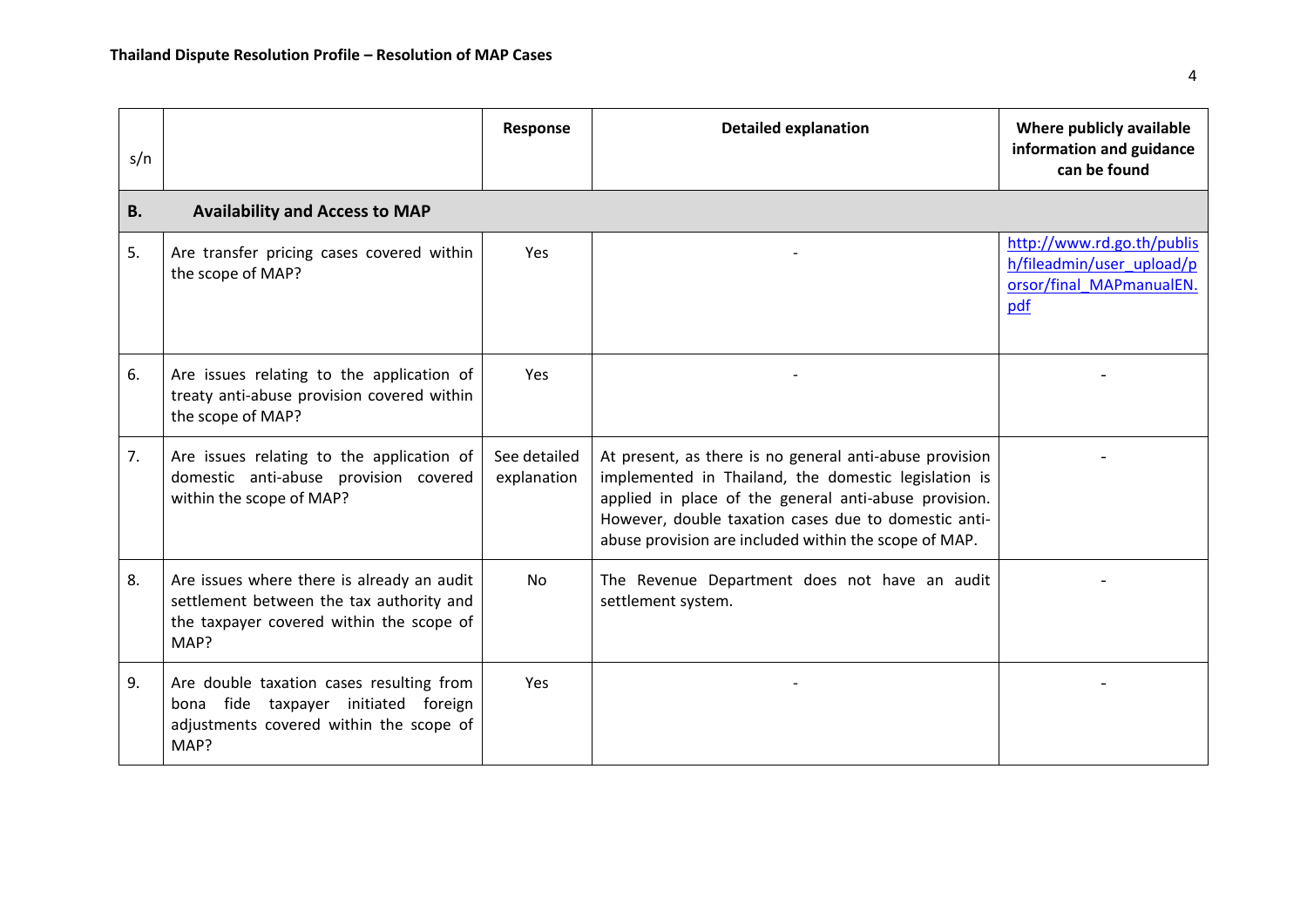| s/n |                                                                                                                                                                                                                                            | Response   | <b>Detailed explanation</b>                                                                                                                                                                          | Where publicly available<br>information and guidance<br>can be found                       |
|-----|--------------------------------------------------------------------------------------------------------------------------------------------------------------------------------------------------------------------------------------------|------------|------------------------------------------------------------------------------------------------------------------------------------------------------------------------------------------------------|--------------------------------------------------------------------------------------------|
| 10. | Are there any other treaty related issues not<br>covered under s/n 5 to 9 which are not<br>within the scope of MAP?                                                                                                                        | <b>No</b>  |                                                                                                                                                                                                      |                                                                                            |
| 11. | Are taxpayers allowed to request MAP<br>assistance in cases where the taxpayer has<br>sought to resolve the issue under dispute<br>via the judicial and administrative remedies<br>provided by the domestic law of your<br>jurisdiction?   | <b>Yes</b> |                                                                                                                                                                                                      | http://www.rd.go.th/publis<br>h/fileadmin/user_upload/p<br>orsor/final MAPmanualEN.<br>pdf |
| 12. | Are taxpayers allowed to request for MAP<br>assistance in cases where the issue under<br>dispute has already been decided via the<br>judicial and administrative remedies<br>provided by the domestic law of your<br>jurisdiction?         | Yes        | Taxpayers are allowed to access to MAP irrespective of<br>domestic remedies (i.e. appeal and tax court).                                                                                             | http://www.rd.go.th/publis<br>h/fileadmin/user_upload/p<br>orsor/final MAPmanualEN.<br>pdf |
| 13. | Are rules, guidelines and procedures on<br>how taxpayers can access and use MAP,<br>including the specific information and<br>documentation that should be submitted in<br>a taxpayer's request for MAP assistance,<br>publicly available? | Yes        | The Revenue Department has released MAP guidelines<br>providing the specific information and documentation<br>that should be submitted in a taxpayer's request for MAP<br>on our website.            | http://www.rd.go.th/publis<br>h/fileadmin/user_upload/p<br>orsor/final_MAPmanualEN.<br>pdf |
| 14. | Are there specific timeline for the filing of a<br>MAP request?                                                                                                                                                                            | Yes        | Under most treaties, the case must be presented within<br>three years from the first notification of the action<br>resulting in taxation not in accordance with the<br>provisions of the Convention. |                                                                                            |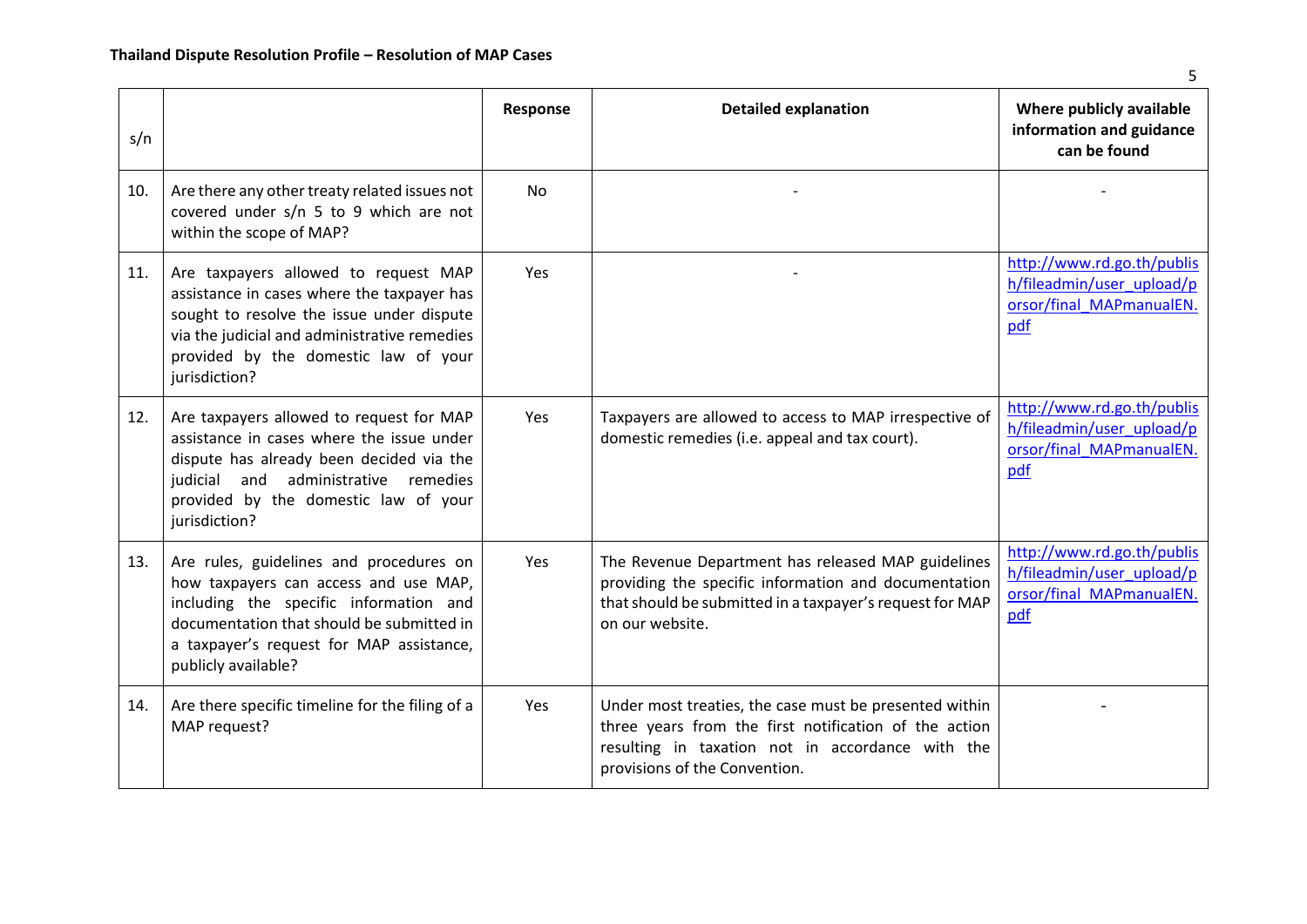| s/n |                                                                                     | Response  | <b>Detailed explanation</b>                       | Where publicly available<br>information and guidance<br>can be found                       |
|-----|-------------------------------------------------------------------------------------|-----------|---------------------------------------------------|--------------------------------------------------------------------------------------------|
| 15. | Are guidance on multilateral MAPs publicly<br>available?                            | No        | Thailand has never implemented multilateral MAPs. |                                                                                            |
| 16. | Are tax collection procedures suspended<br>during the period a MAP case is pending? | No.       | $\overline{\phantom{a}}$                          | http://www.rd.go.th/publis<br>h/fileadmin/user_upload/p<br>orsor/final MAPmanualEN.<br>pdf |
| 17. | Are there any fees charged to taxpayers for<br>a MAP request?                       | <b>No</b> |                                                   |                                                                                            |
| 18. | Is there any other information available on<br>availability and access to MAP?      | No.       | $\overline{\phantom{a}}$                          |                                                                                            |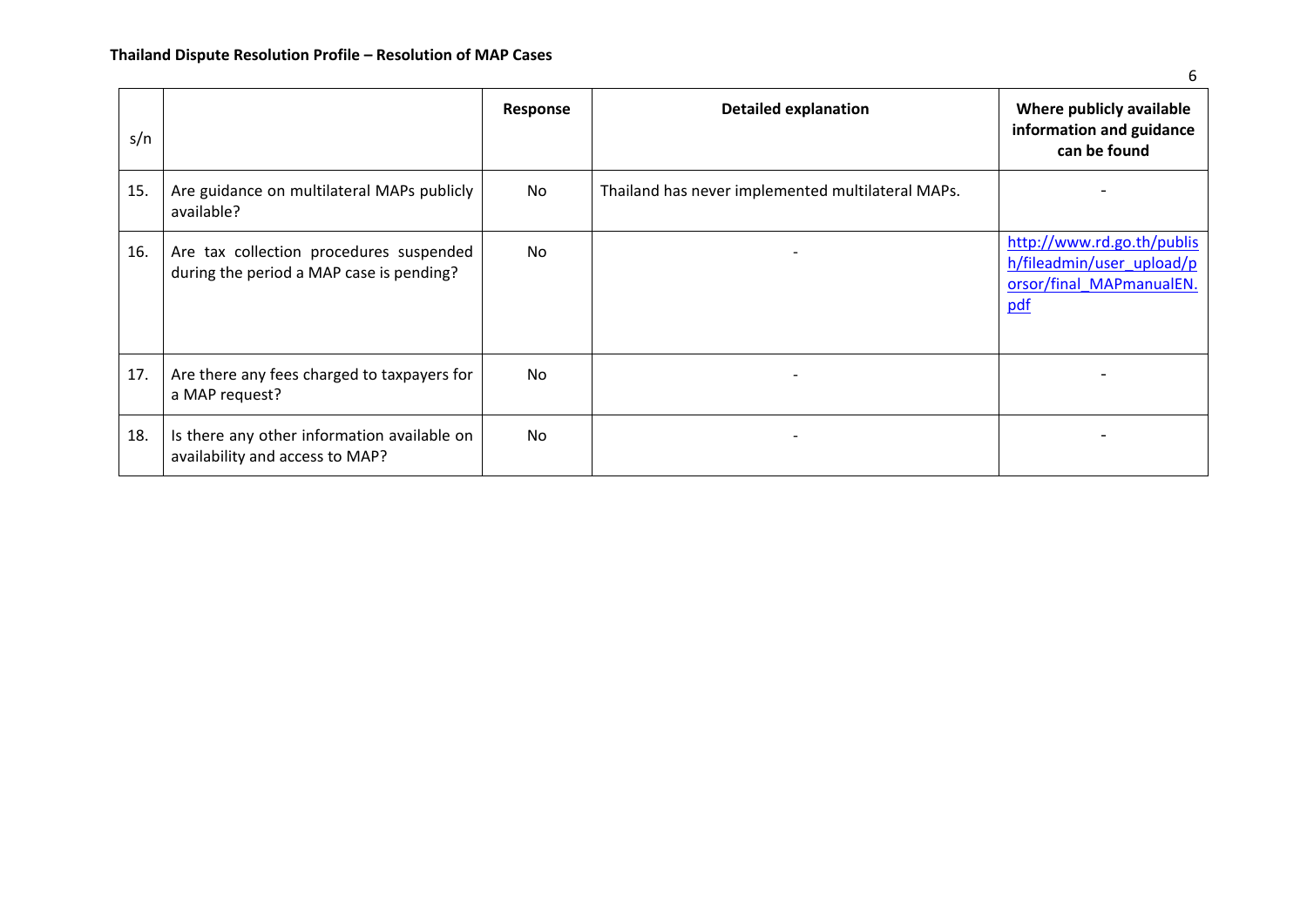| s/n |                                                                                                                                                                                                | Response  | <b>Detailed explanation</b>                                                                                                                                   | Where publicly available<br>information and guidance<br>can be found                       |
|-----|------------------------------------------------------------------------------------------------------------------------------------------------------------------------------------------------|-----------|---------------------------------------------------------------------------------------------------------------------------------------------------------------|--------------------------------------------------------------------------------------------|
| C.  | <b>Resolution of MAP Cases</b>                                                                                                                                                                 |           |                                                                                                                                                               |                                                                                            |
| 19. | Are there any model timeframes for the<br>steps taken by your competent authority<br>from the receipt of a MAP case to the<br>resolution of the case provided to<br>taxpayers?                 | Yes       | The Revenue Department should find the resolution of<br>each case within 24 months.                                                                           |                                                                                            |
| 20. | Are statistics relating to the time taken to<br>resolve MAP cases publicly available?                                                                                                          | No        | The Revenue Department does not published MAP<br>statistics in our website but we have submitted MAP<br>statistics to the OECD.                               |                                                                                            |
| 21. | Is interest or penalties resulting from<br>adjustments made pursuant to a MAP<br>agreement waived or dealt with as part of<br>the MAP procedure?                                               | <b>No</b> | Surcharges and penalties will not be waived or reduced<br>for general MAP cases but surcharge will be reduced<br>according to the domestic law for APA cases. | http://www.rd.go.th/publis<br>h/fileadmin/user_upload/p<br>orsor/final MAPmanualEN.<br>pdf |
| 22. | Are the roles and responsibility of the MAP<br>office publicly available, for example, is the<br>mission statement of the MAP office<br>available in the annual report of the<br>organisation? | No        | The Revenue Department does not have a specific MAP<br>office. MAP is the mission of MAP unit, International Tax<br>Affairs Center, the Revenue Department.   |                                                                                            |
| 23. | Is MAP arbitration a mechanism currently<br>available for the resolution of tax treaty<br>related disputes in any of your tax treaties?<br>If not:                                             | <b>No</b> |                                                                                                                                                               |                                                                                            |
| a.  | Are there any legal limitations in your<br>domestic law (for example in your                                                                                                                   | Yes       |                                                                                                                                                               |                                                                                            |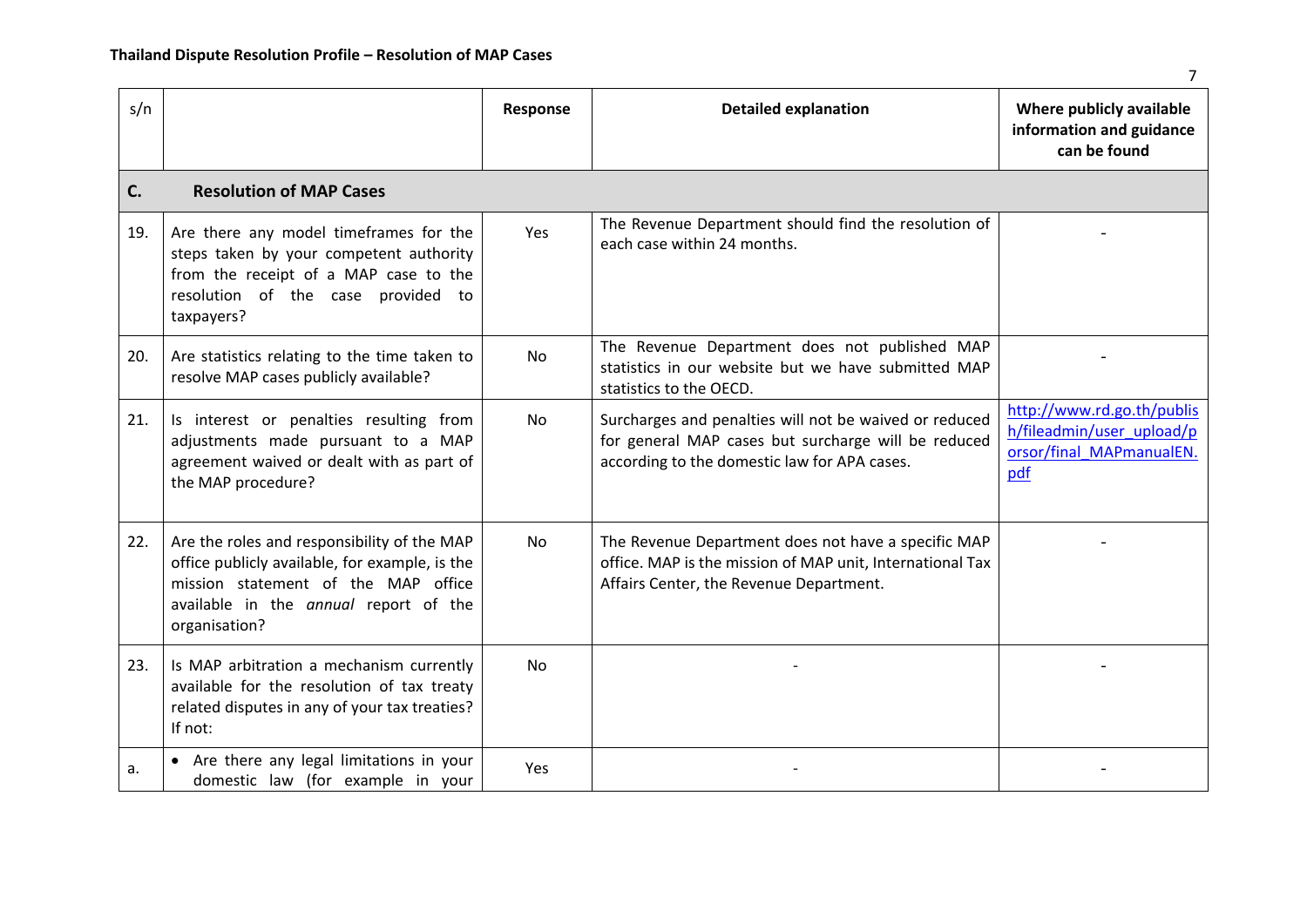| s/n |                                                                                                                                                                                                                                                                                   | Response                    | <b>Detailed explanation</b>                                                                                                                                                                                                                                                                                                                                                                                                                                                                                                                                                                                                                                                                                                      | Where publicly available<br>information and guidance<br>can be found                       |
|-----|-----------------------------------------------------------------------------------------------------------------------------------------------------------------------------------------------------------------------------------------------------------------------------------|-----------------------------|----------------------------------------------------------------------------------------------------------------------------------------------------------------------------------------------------------------------------------------------------------------------------------------------------------------------------------------------------------------------------------------------------------------------------------------------------------------------------------------------------------------------------------------------------------------------------------------------------------------------------------------------------------------------------------------------------------------------------------|--------------------------------------------------------------------------------------------|
|     | constitution) to include MAP arbitration<br>in your tax treaties?                                                                                                                                                                                                                 |                             |                                                                                                                                                                                                                                                                                                                                                                                                                                                                                                                                                                                                                                                                                                                                  |                                                                                            |
| b.  | • Does your treaty policy allow you to<br>include MAP arbitration in your tax<br>treaties?                                                                                                                                                                                        | <b>No</b>                   |                                                                                                                                                                                                                                                                                                                                                                                                                                                                                                                                                                                                                                                                                                                                  |                                                                                            |
| 24. | Is the explanation of the relationship<br>and domestic law<br>between the MAP<br>administrative<br>and<br>judicial<br>remedies<br>publicly available?<br>If yes:                                                                                                                  | Yes                         |                                                                                                                                                                                                                                                                                                                                                                                                                                                                                                                                                                                                                                                                                                                                  | http://www.rd.go.th/publis<br>h/fileadmin/user_upload/p<br>orsor/final MAPmanualEN.<br>pdf |
| a.  | • Does the guidance specifically address<br>whether the competent authority<br>considers that it is legally bound to<br>follow a domestic court decision in the<br>MAP or will not deviate from a domestic<br>court decision as a matter of<br>administrative policy or practice? | See detailed<br>explanation | MAP guidance addresses that, in Thailand, court<br>decisions are binding and the Revenue Department<br>cannot reach an agreement with the tax administration<br>of the Contracting State on taxation that is not in<br>accordance with the decision if the court decisions have<br>already entered into force, even where such taxation is<br>more favourable to the taxpayer.<br>The fact that the court has ruled on the case to which the<br>application relates, does not itself prevent the initiation<br>of a MAP. However, for the above reasons, the Thai<br>competent authority cannot hold a different position<br>and apply an agreement, which deviates from the Thai<br>court decision that has entered into force. | http://www.rd.go.th/publis<br>h/fileadmin/user_upload/p<br>orsor/final MAPmanualEN.<br>pdf |
| 25. | Are taxpayers allowed to request for multi-<br>year resolution through the MAP of<br>recurring issues with respect to filed tax<br>years?                                                                                                                                         | <b>Yes</b>                  |                                                                                                                                                                                                                                                                                                                                                                                                                                                                                                                                                                                                                                                                                                                                  | http://www.rd.go.th/publis<br>h/fileadmin/user_upload/p<br>orsor/final MAPmanualEN.<br>pdf |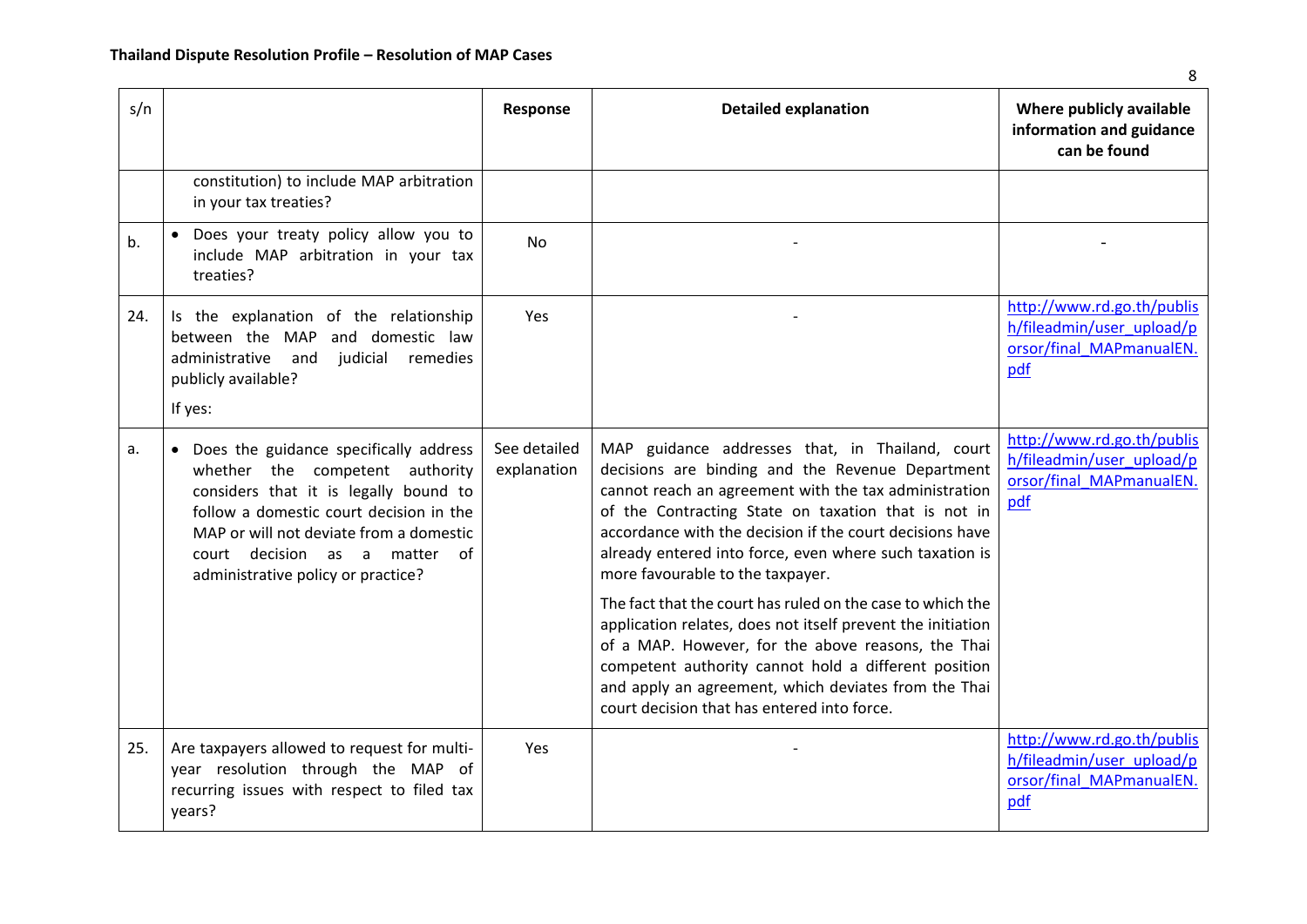| s/n |                                                                                                                                                                                                                                                                                                                                                                                                                                                                                      | Response                    | <b>Detailed explanation</b>                                                                                                                                                  | Where publicly available<br>information and guidance<br>can be found |
|-----|--------------------------------------------------------------------------------------------------------------------------------------------------------------------------------------------------------------------------------------------------------------------------------------------------------------------------------------------------------------------------------------------------------------------------------------------------------------------------------------|-----------------------------|------------------------------------------------------------------------------------------------------------------------------------------------------------------------------|----------------------------------------------------------------------|
|     |                                                                                                                                                                                                                                                                                                                                                                                                                                                                                      |                             |                                                                                                                                                                              |                                                                      |
| 26. | Do all your jurisdiction's tax treaties contain<br>a provision which would oblige your<br>jurisdiction to make corresponding<br>adjustments or to grant access to the MAP<br>with respect to the economic double<br>taxation that may otherwise result from a<br>primary transfer pricing adjustment (i.e. is<br>paragraph 2 of Article 9 of the OECD Model<br>Tax Convention or the UN Model Double<br>Taxation Convention included in all of your<br>jurisdiction's tax treaties)? | See detailed<br>explanation | Thailand's MLI will be entered into force on 1 July 2022<br>which will amend DTAs to include provisions which<br>would oblige Thailand to make corresponding<br>adjustments. |                                                                      |
| 27. | Is there any other information available on<br>resolution of MAP cases?                                                                                                                                                                                                                                                                                                                                                                                                              | <b>No</b>                   |                                                                                                                                                                              |                                                                      |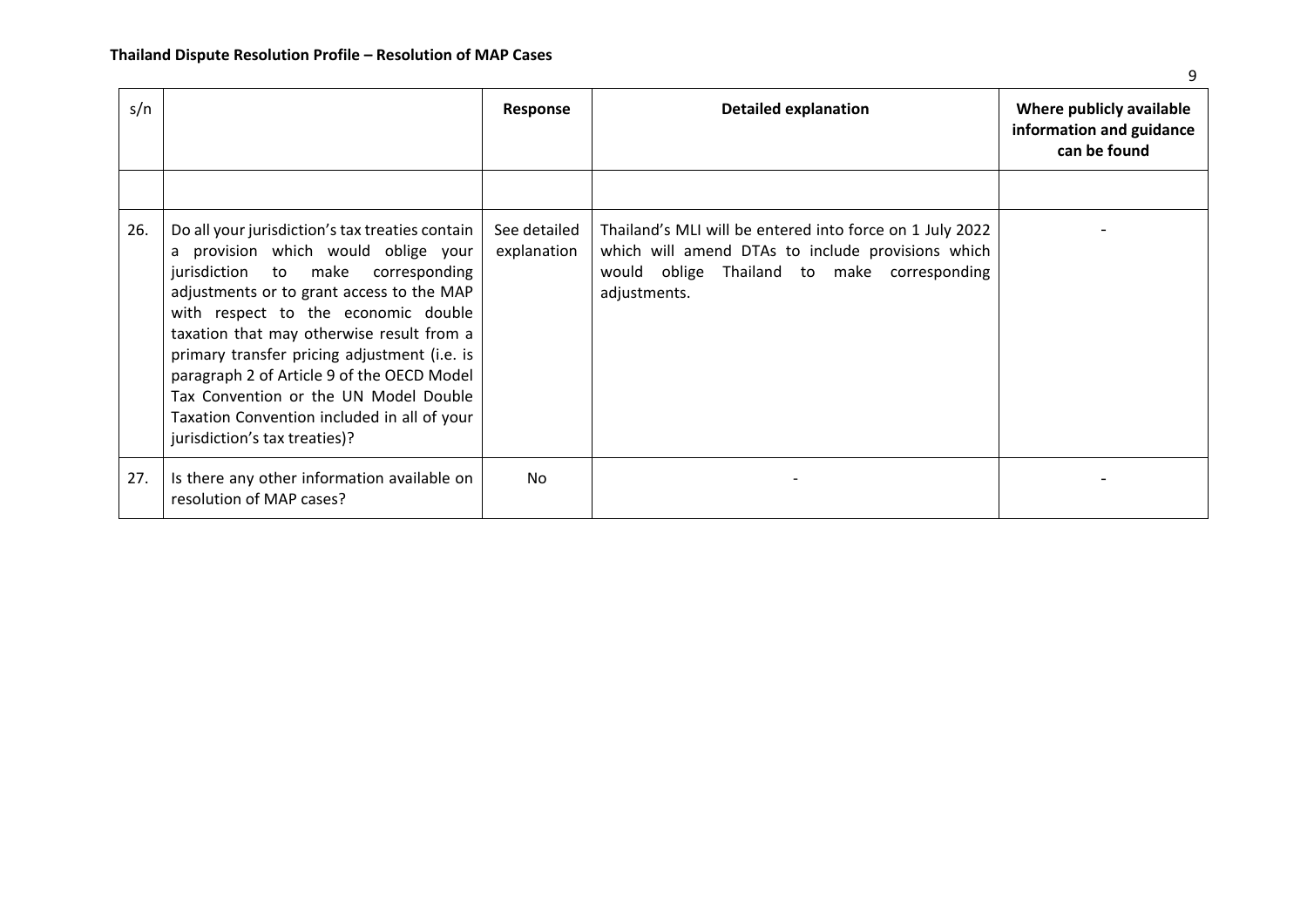| s/n |                                                                                                                                                                                                                                                                                                                                                                                        | Response | <b>Detailed explanation</b>                                                                                                                                                                                                                                                                                                                                                                                                                                                                                                                                                                                                                        | Where publicly available<br>information and guidance can<br>be found |
|-----|----------------------------------------------------------------------------------------------------------------------------------------------------------------------------------------------------------------------------------------------------------------------------------------------------------------------------------------------------------------------------------------|----------|----------------------------------------------------------------------------------------------------------------------------------------------------------------------------------------------------------------------------------------------------------------------------------------------------------------------------------------------------------------------------------------------------------------------------------------------------------------------------------------------------------------------------------------------------------------------------------------------------------------------------------------------------|----------------------------------------------------------------------|
| D.  | <b>Implementation of MAP Agreements</b>                                                                                                                                                                                                                                                                                                                                                |          |                                                                                                                                                                                                                                                                                                                                                                                                                                                                                                                                                                                                                                                    |                                                                      |
| 28. | Where the agreement reached by your<br>competent authority through the MAP<br>process leads to additional tax to be paid by<br>your taxpayer, is there publicly available<br>information on the timeframe the taxpayer<br>could expect its tax position to be amended<br>to reflect the agreement reached by the<br>competent authority and/or for the<br>additional tax to be paid?   | No       |                                                                                                                                                                                                                                                                                                                                                                                                                                                                                                                                                                                                                                                    |                                                                      |
| 29. | Where the agreement reached by your<br>competent authority through the MAP<br>process leads to a refund of the tax due or<br>paid by your taxpayer, are there publicly<br>available information on the timeframe the<br>taxpayer could expect its tax position to be<br>amended to reflect the agreement reached<br>by the competent authority and/or for a<br>refund of the tax paid? | No       | - For TP case (tax to be refunded): Taxpayer shall<br>submit the tax refund application (Kor.10 form)<br>within 60 days from the date the adjustment has<br>been made. This information is mentioned in the<br>Transfer Pricing Act 2015.<br>- Taxpayer shall submit the tax refund application<br>(Kor.10 form) within 60 days from the date taxpayer<br>has been notified of MAP resolutions (Both TP and<br>Non-TP cases). This information is mentioned in the<br>Notification of the Ministry of Finance regarding an<br>extension of tax refund request submission deadline<br>with respect to the implementation of MAP<br>agreements 2021. |                                                                      |